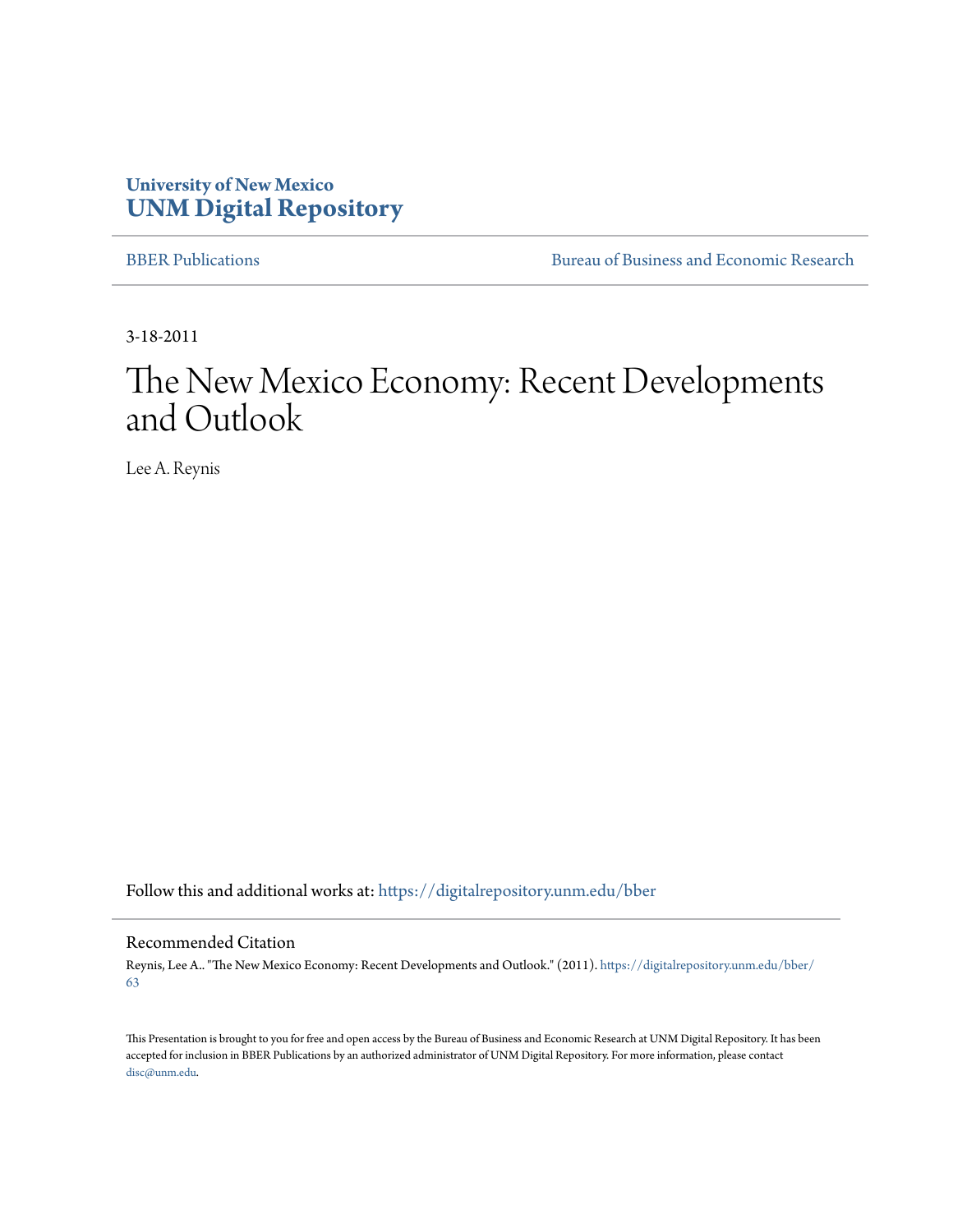

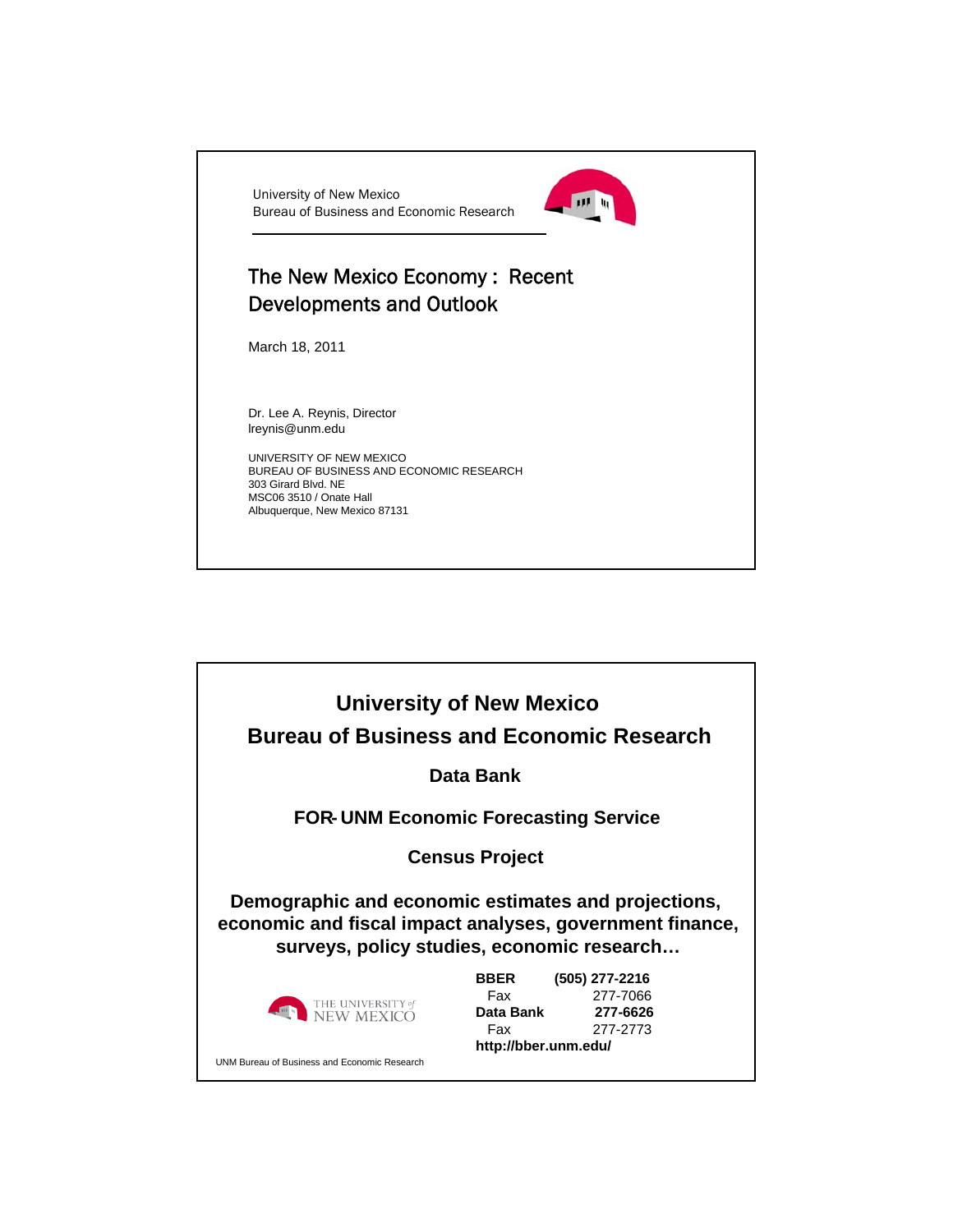

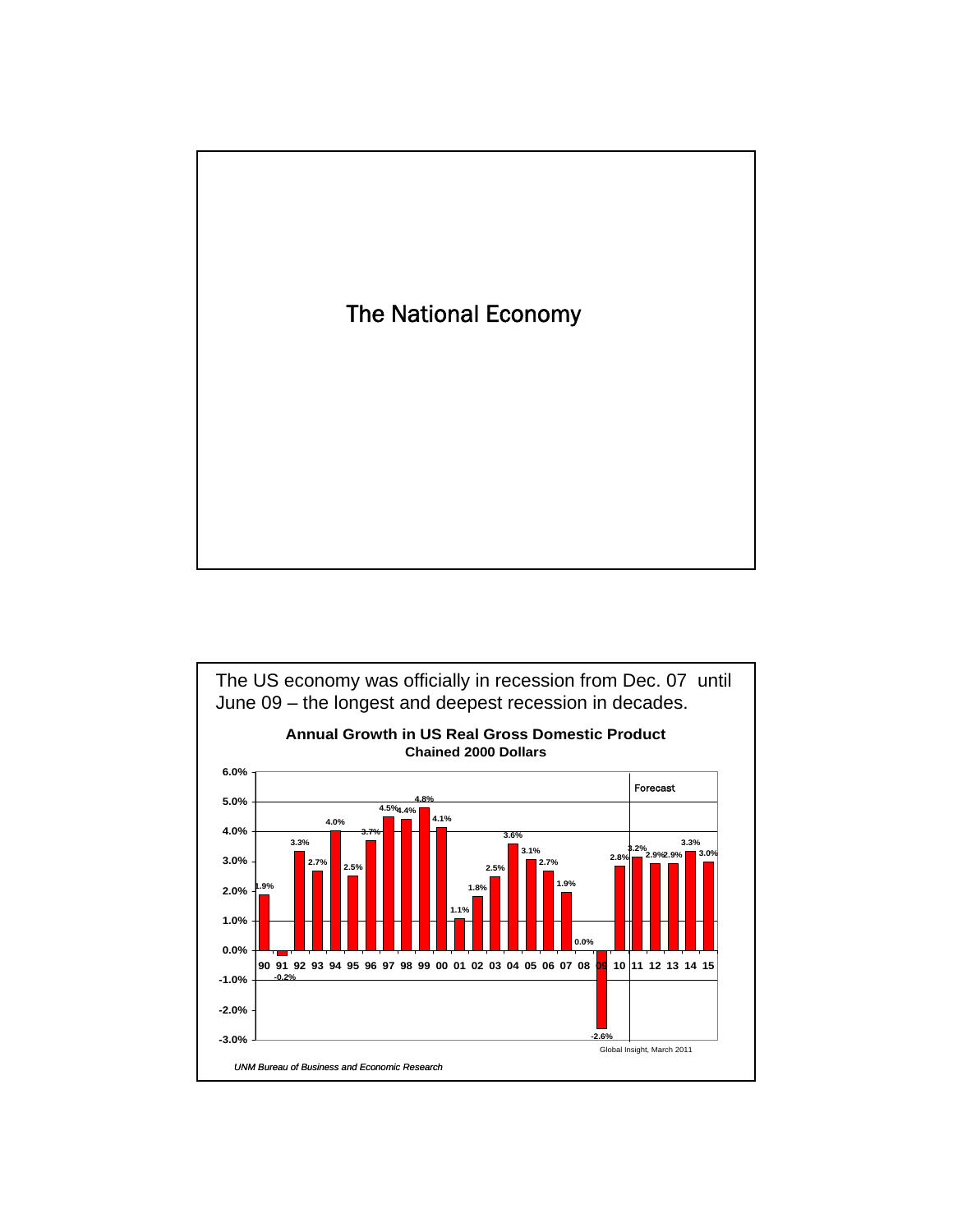

Many of the problems began in the housing industry where low mortgage rates and loose lending standards created a housing bubble. Housing remains incredibly weak as does construction generally …

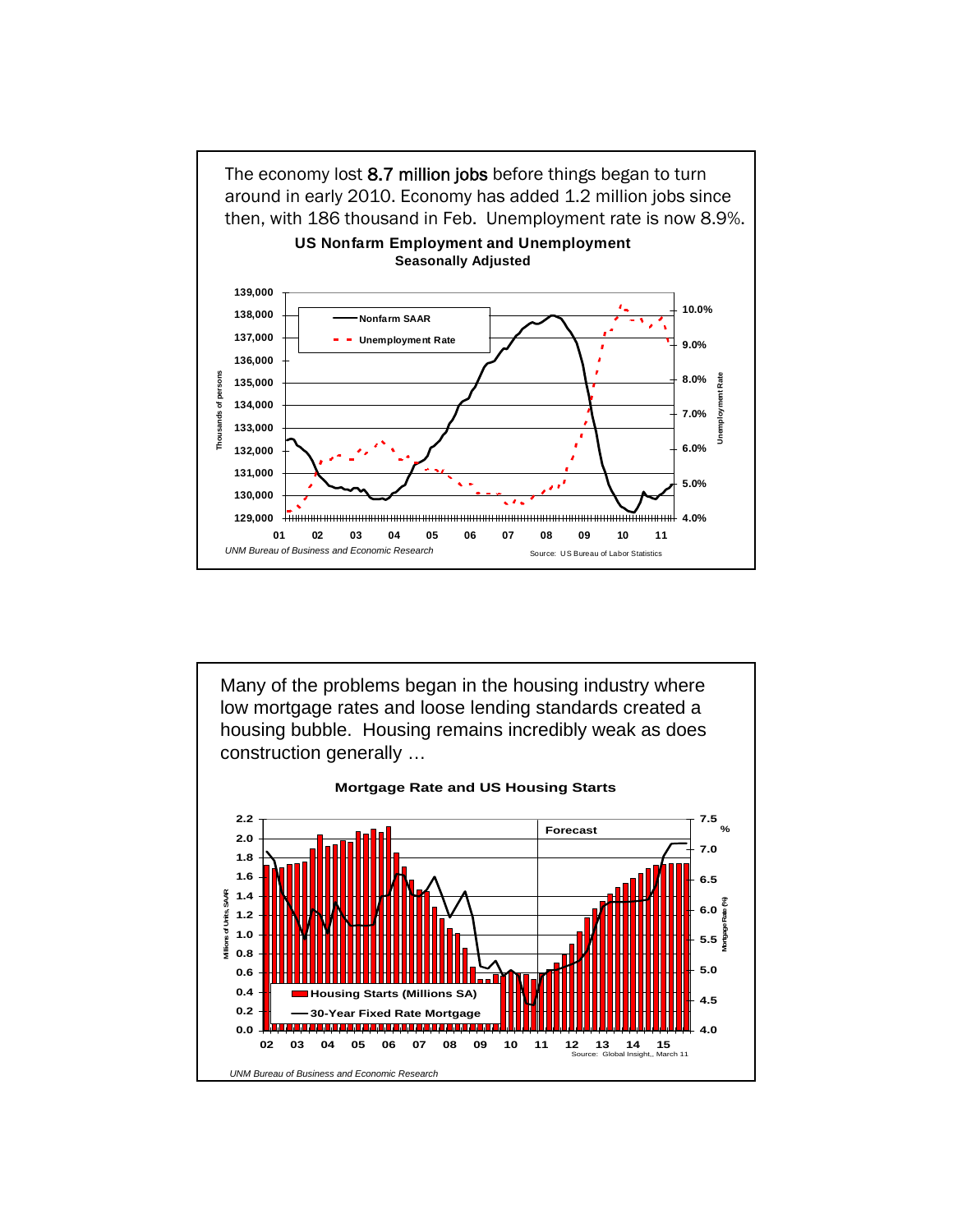

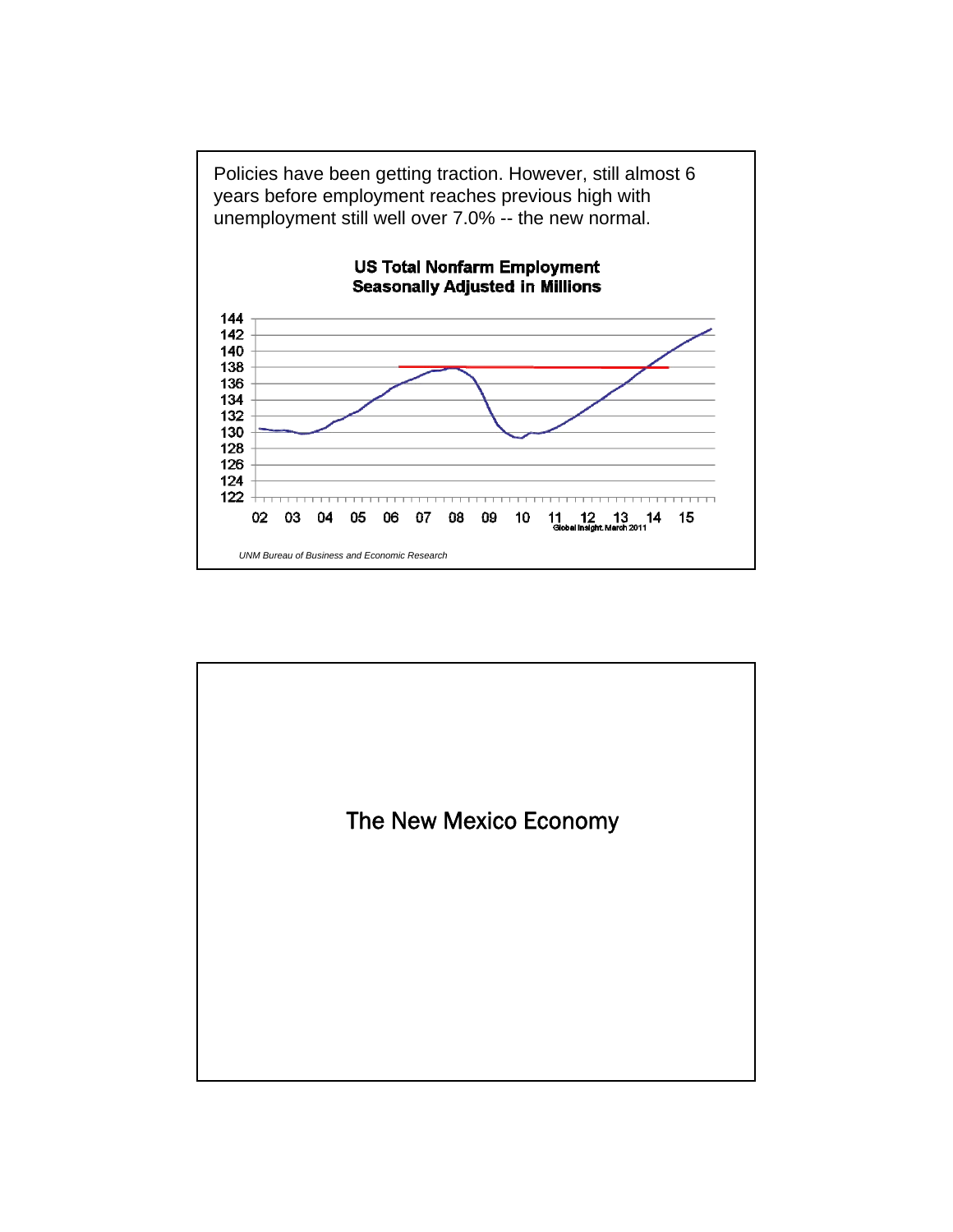

| Composition of NM Payroll Employment, 2009  |                   |                      |
|---------------------------------------------|-------------------|----------------------|
|                                             | <b>New Mexico</b> | <b>United States</b> |
| <b>Private Nonfarm Establishments</b>       | 75.5%             | 82.8%                |
| <b>Natural Resources &amp; Mining</b>       | 2.2%              | 0.5%                 |
| Construction                                | 5.9%              | 4.6%                 |
| <b>Manufacturing</b>                        | 3.7%              | 9.1%                 |
| <b>Wholesale Trade</b>                      | 2.7%              | 4.3%                 |
| <b>Retail Trade</b>                         | 11.3%             | 11.1%                |
| <b>Transp, Whsg &amp; Utilities</b>         | 2.8%              | 3.7%                 |
| Information                                 | 1.8%              | 2.1%                 |
| <b>Financial Activities</b>                 | 4.1%              | 5.9%                 |
| <b>Professional &amp; Business Services</b> | 12.6%             | 12.7%                |
| <b>Education &amp; Health Services</b>      | 14.6%             | 14.7%                |
| Leisure & Hospitality                       | 10.4%             | 10.0%                |
| <b>Other Services</b>                       | 3.5%              | 4.1%                 |
| Government                                  | 24.5%             | 17.2%                |
| Federal                                     | 3.9%              | 2.2%                 |
| <b>State</b>                                | 7.3%              | 4.0%                 |
| Local                                       | 13.3%             | 11.1%                |
| <b>Total Nonfarm Payrolls</b>               | 100%              | 100%                 |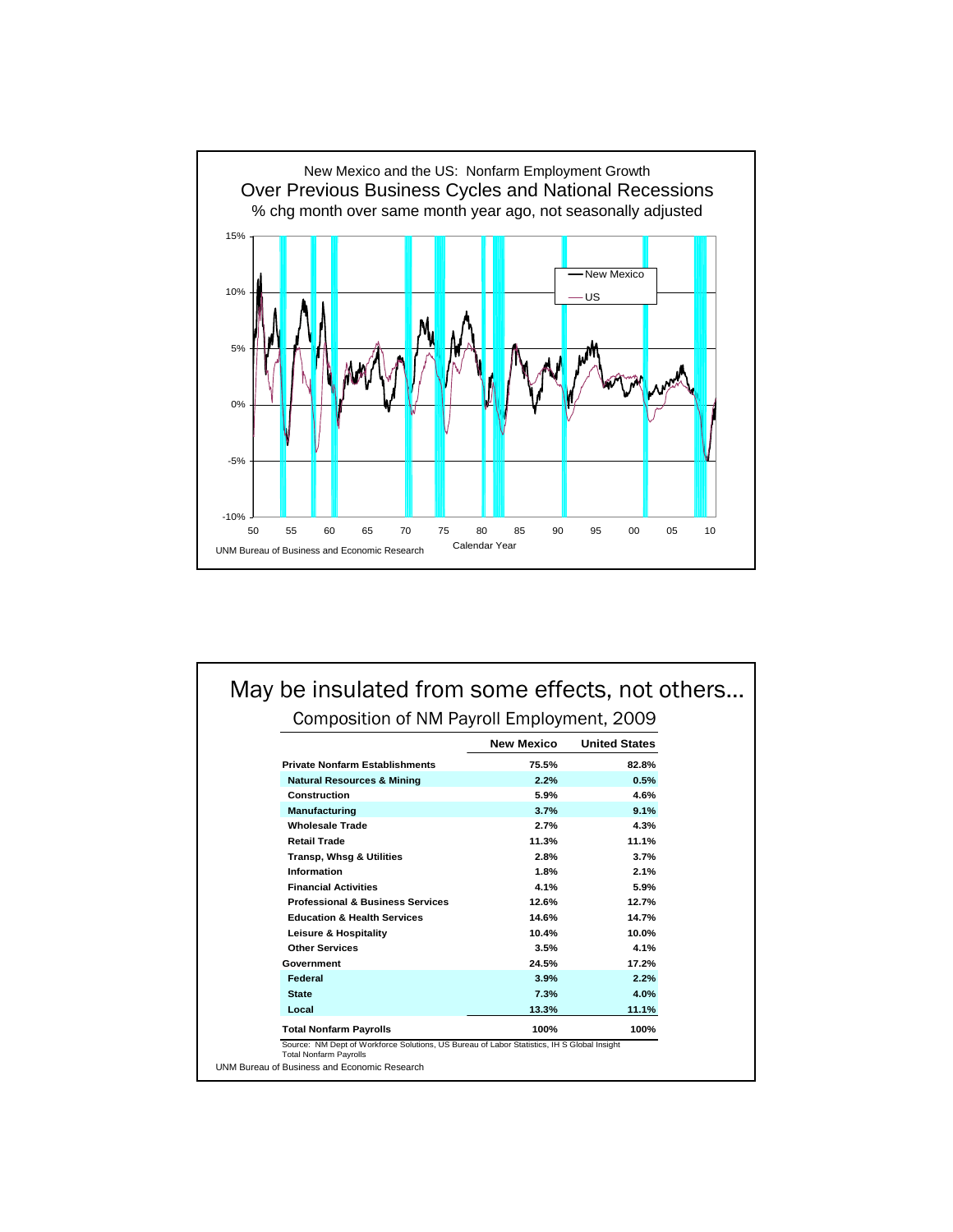

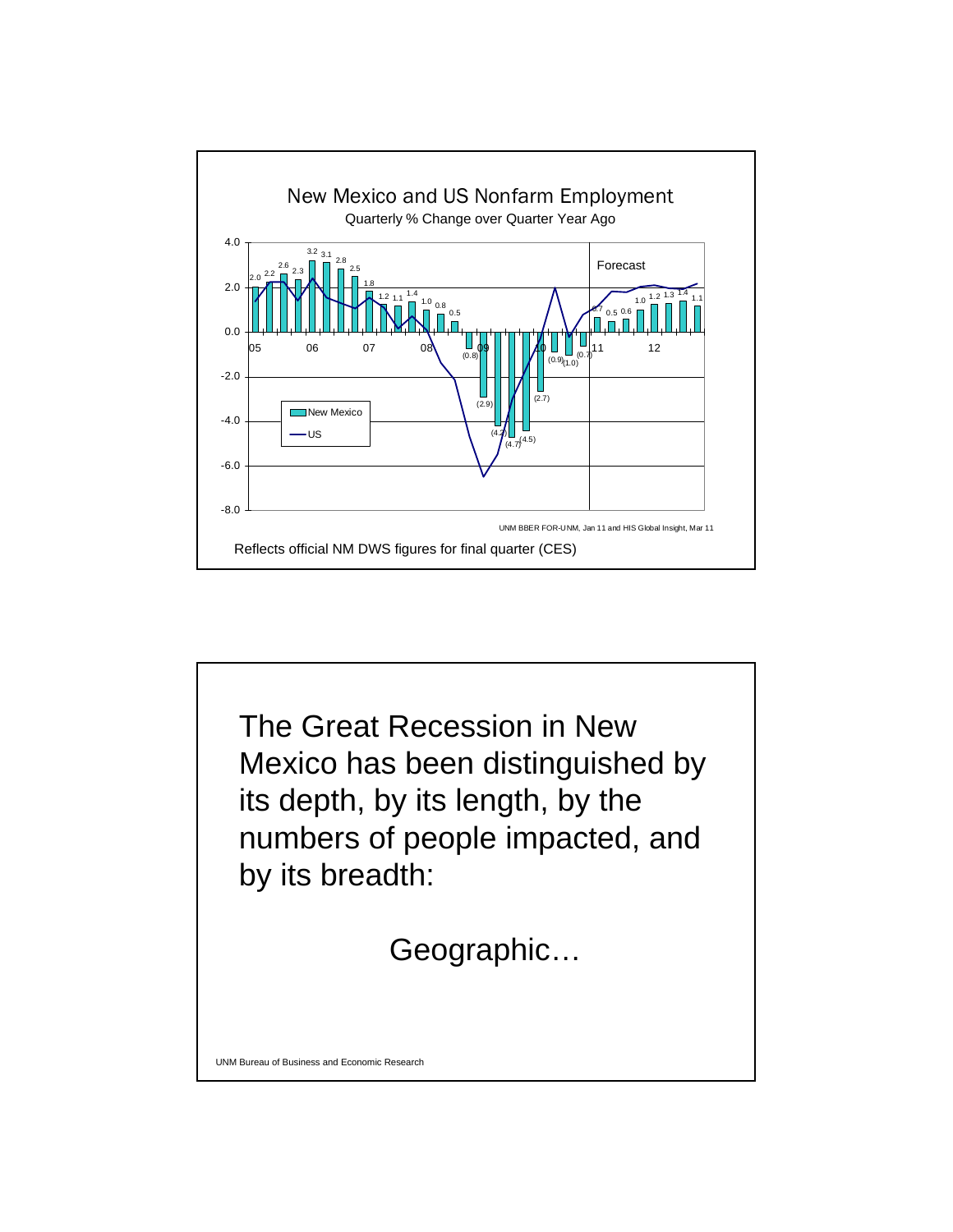

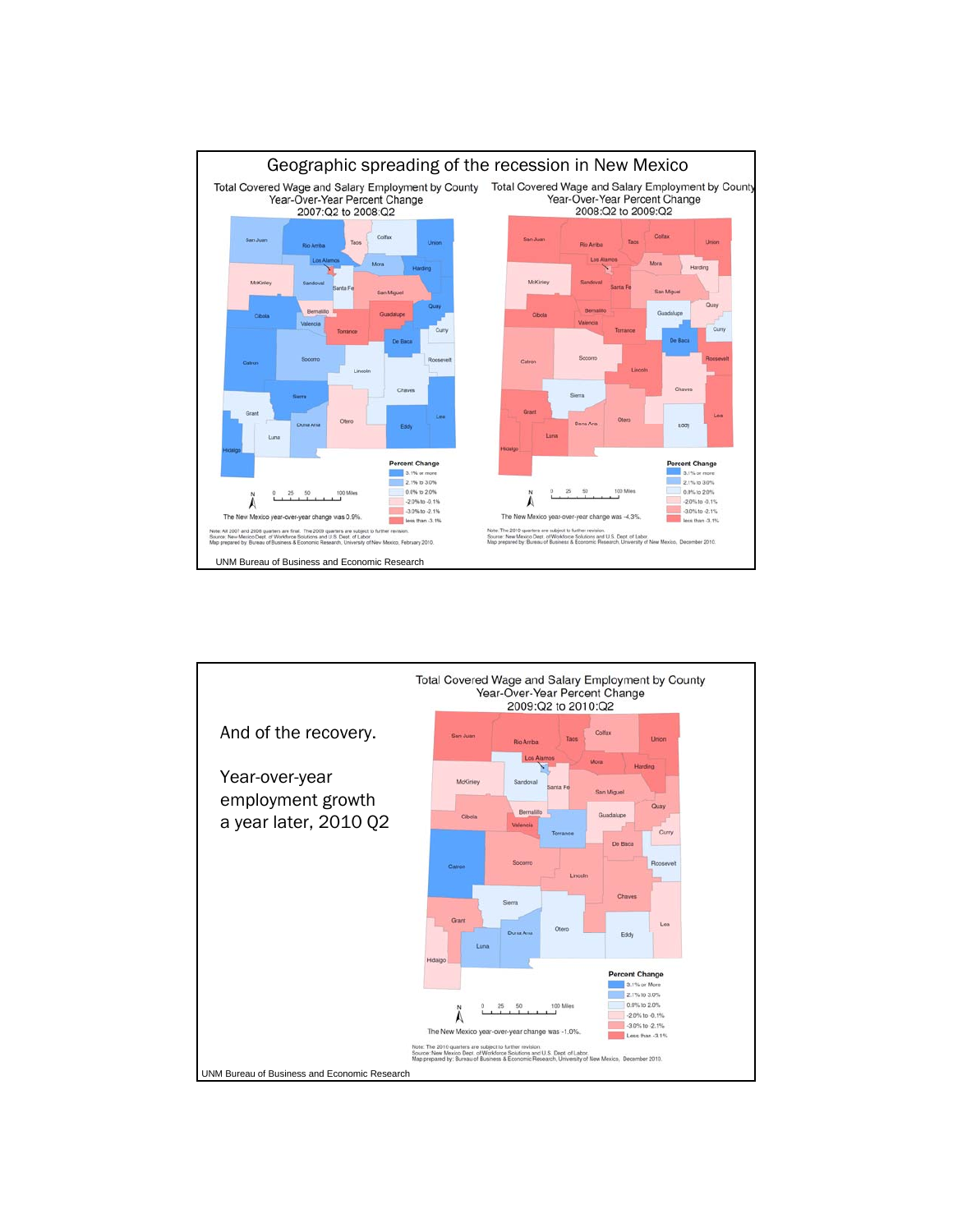

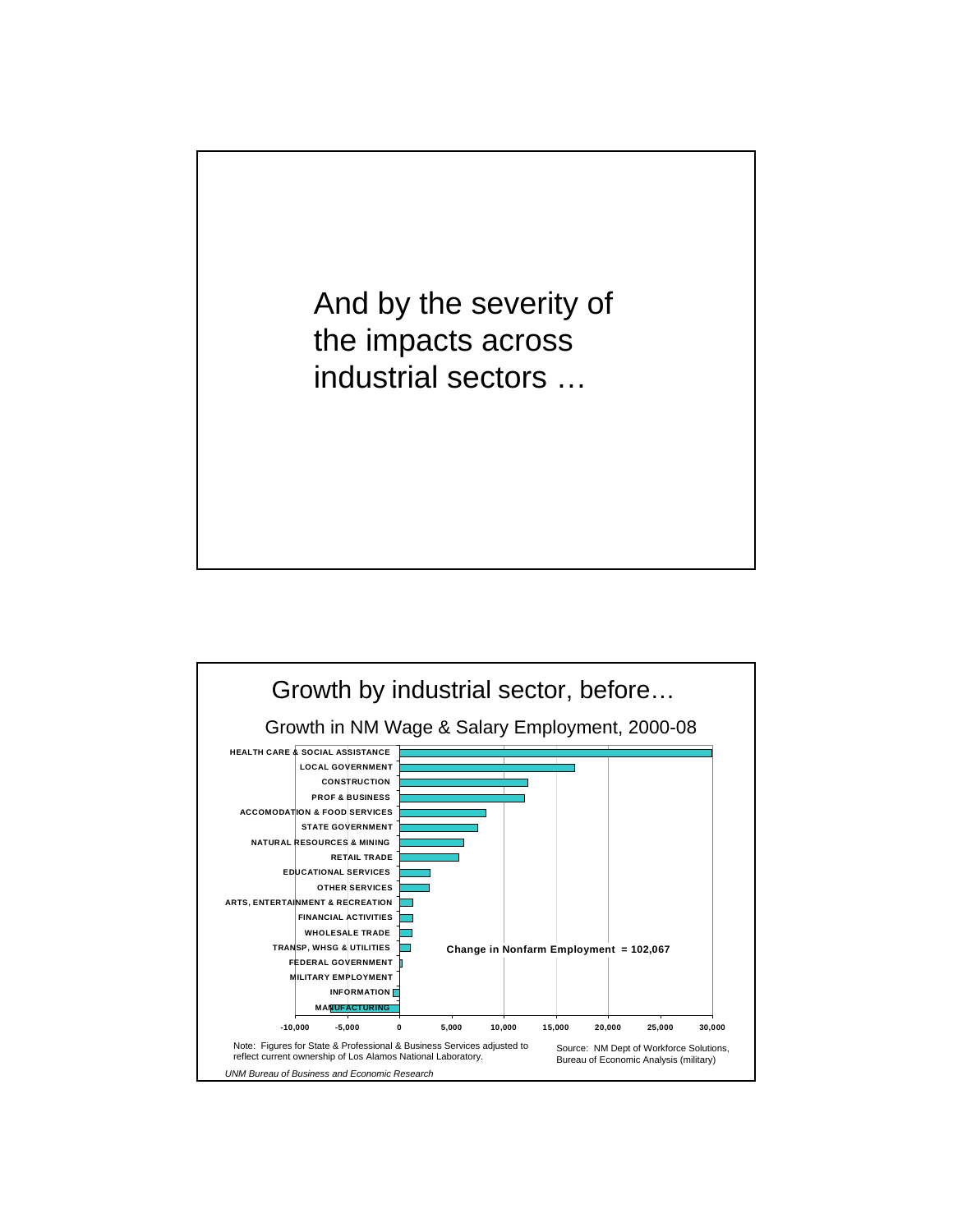

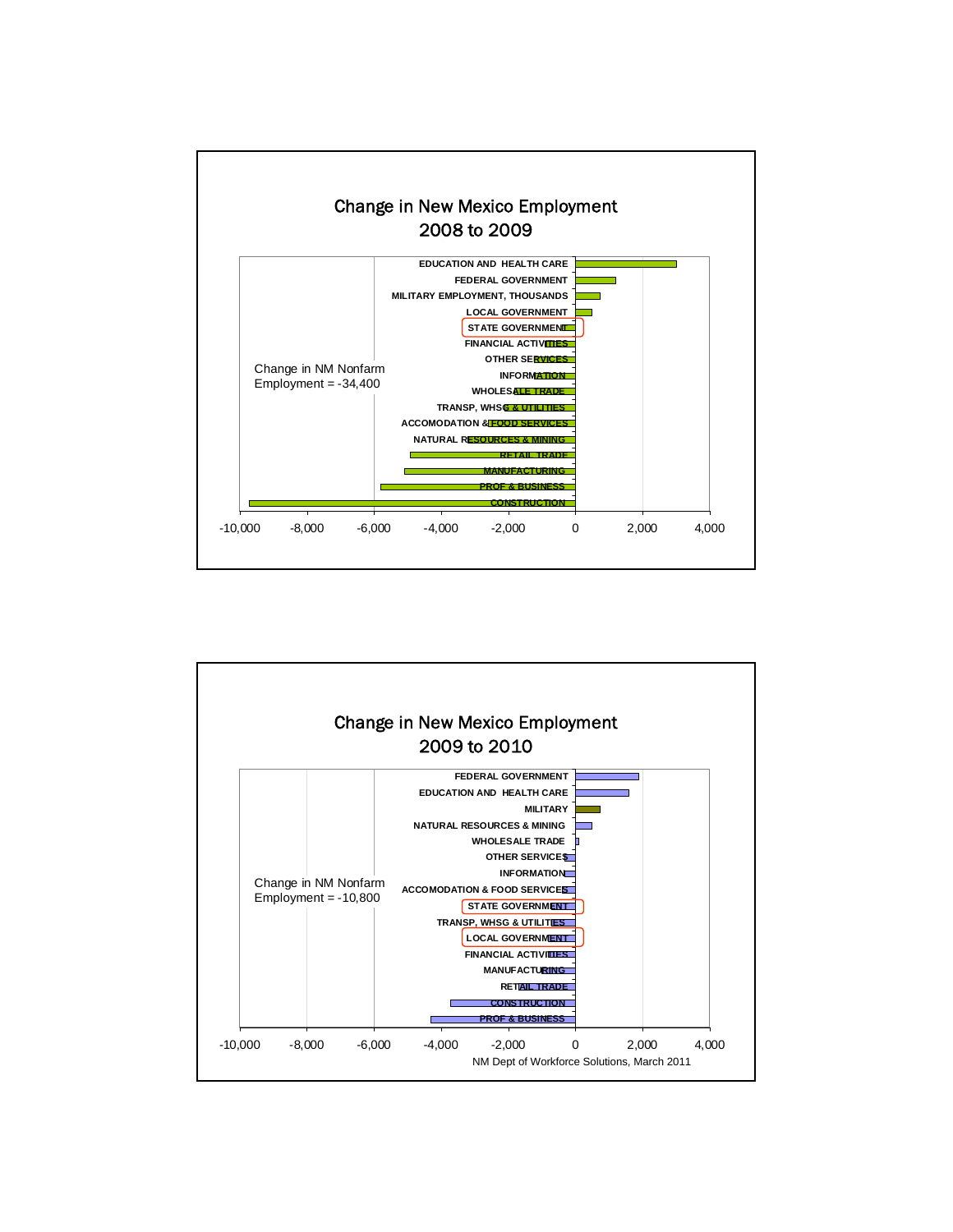

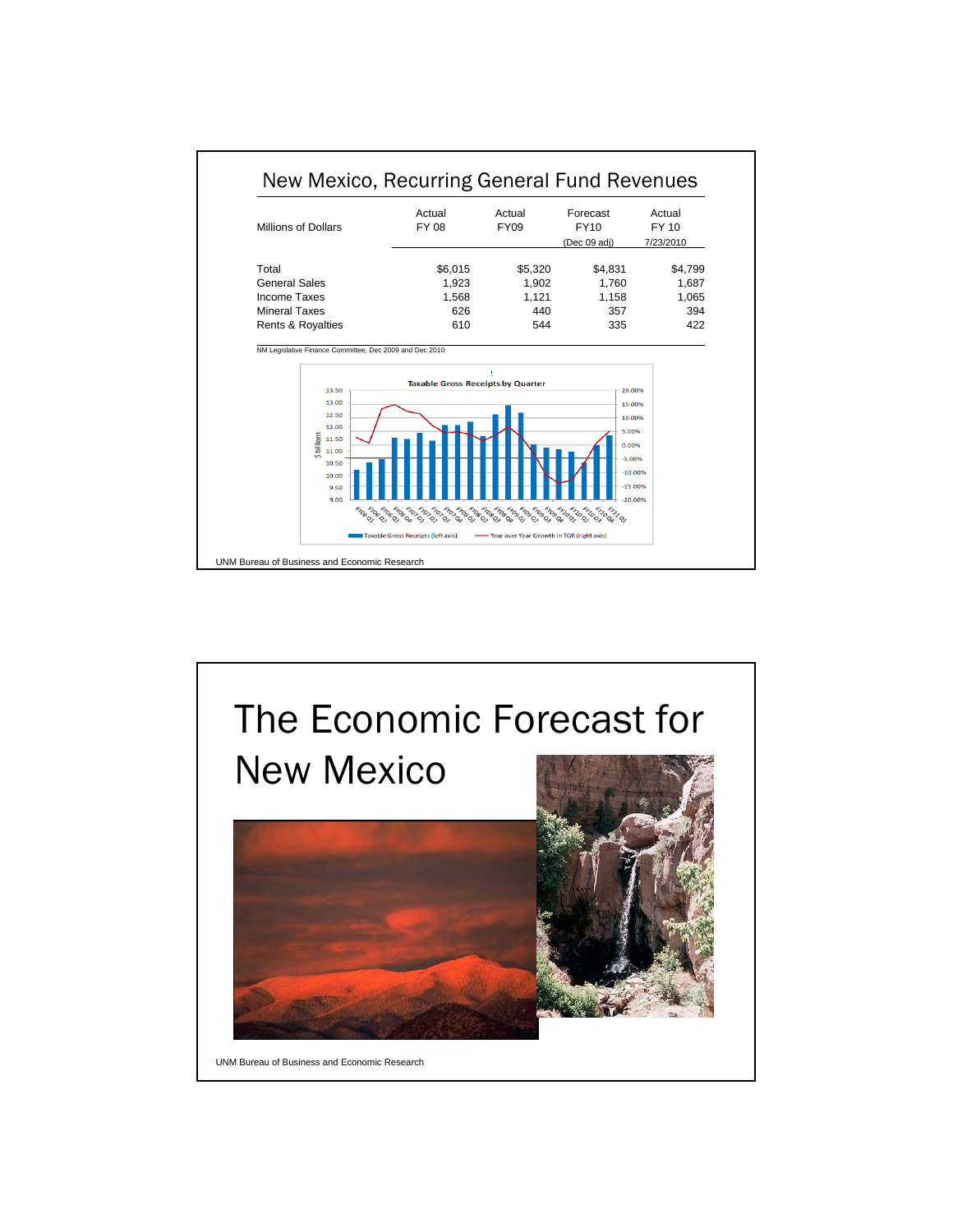

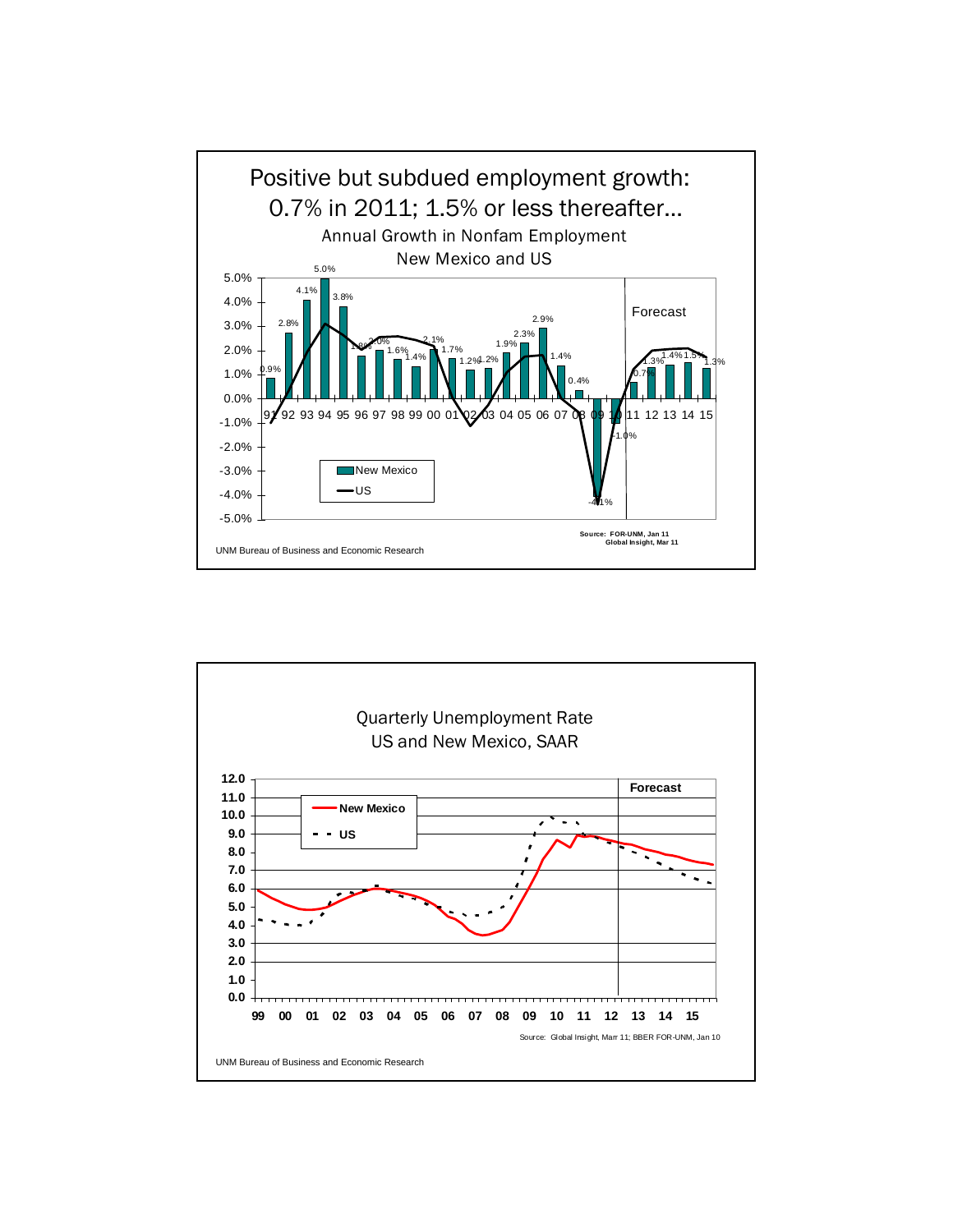

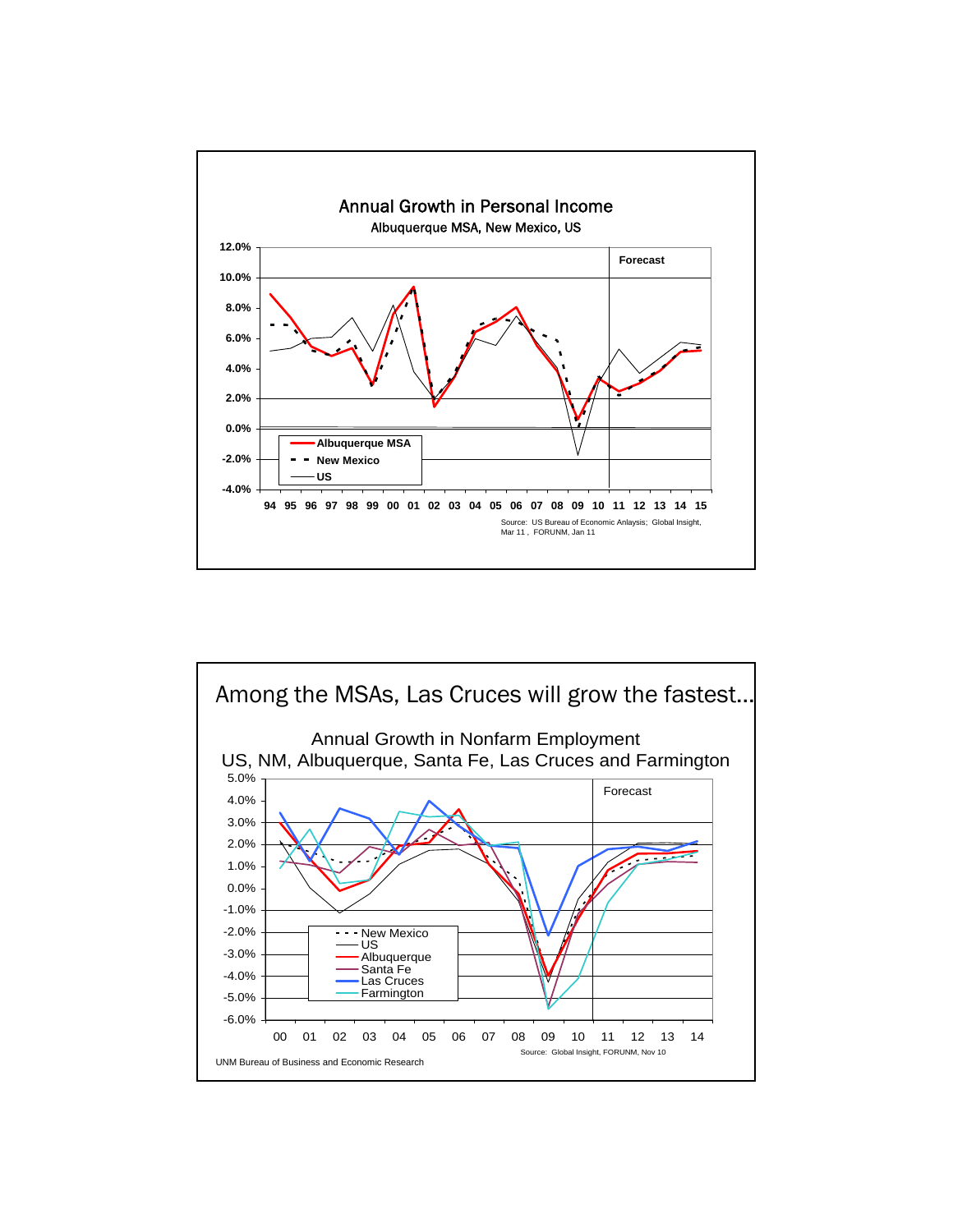

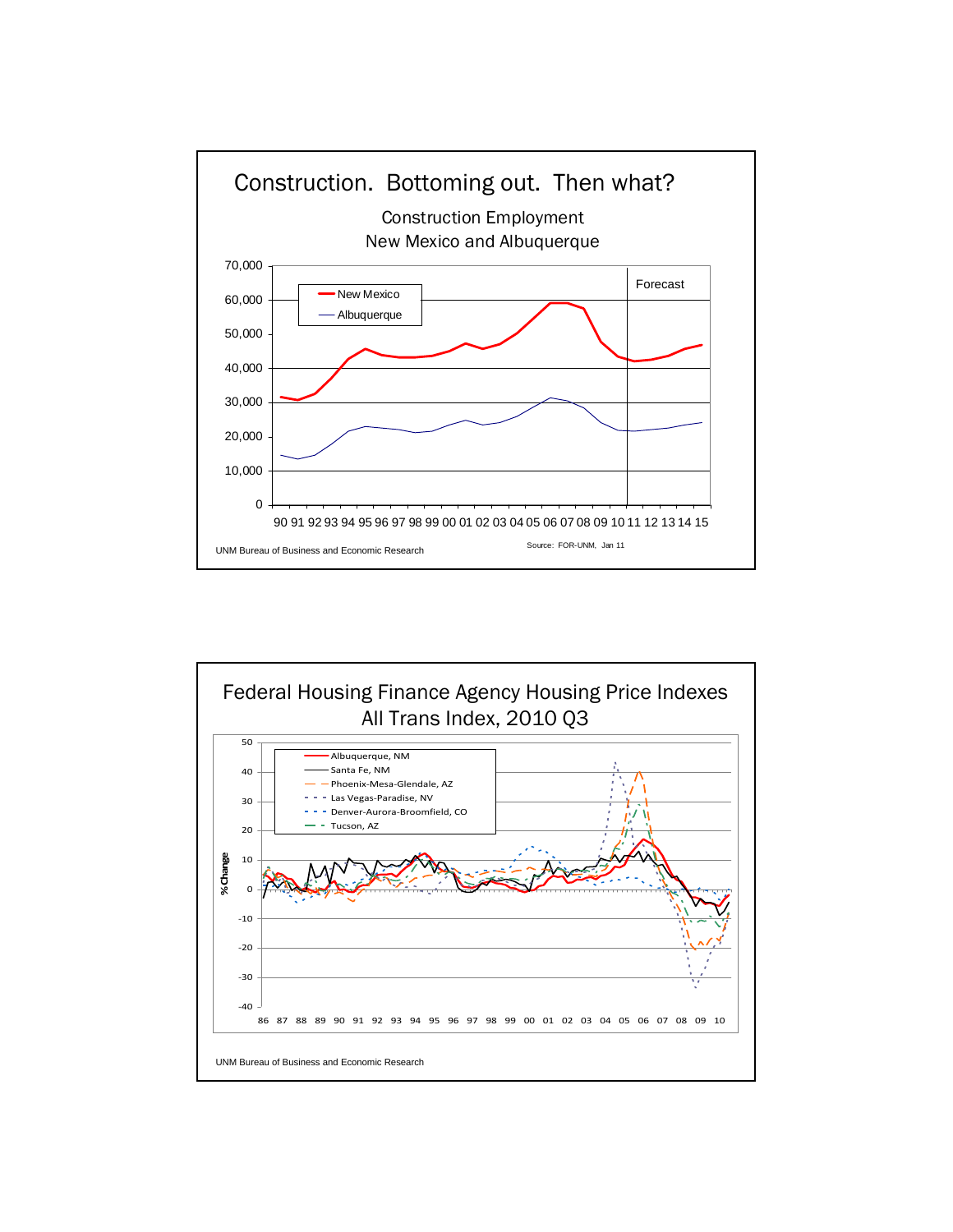

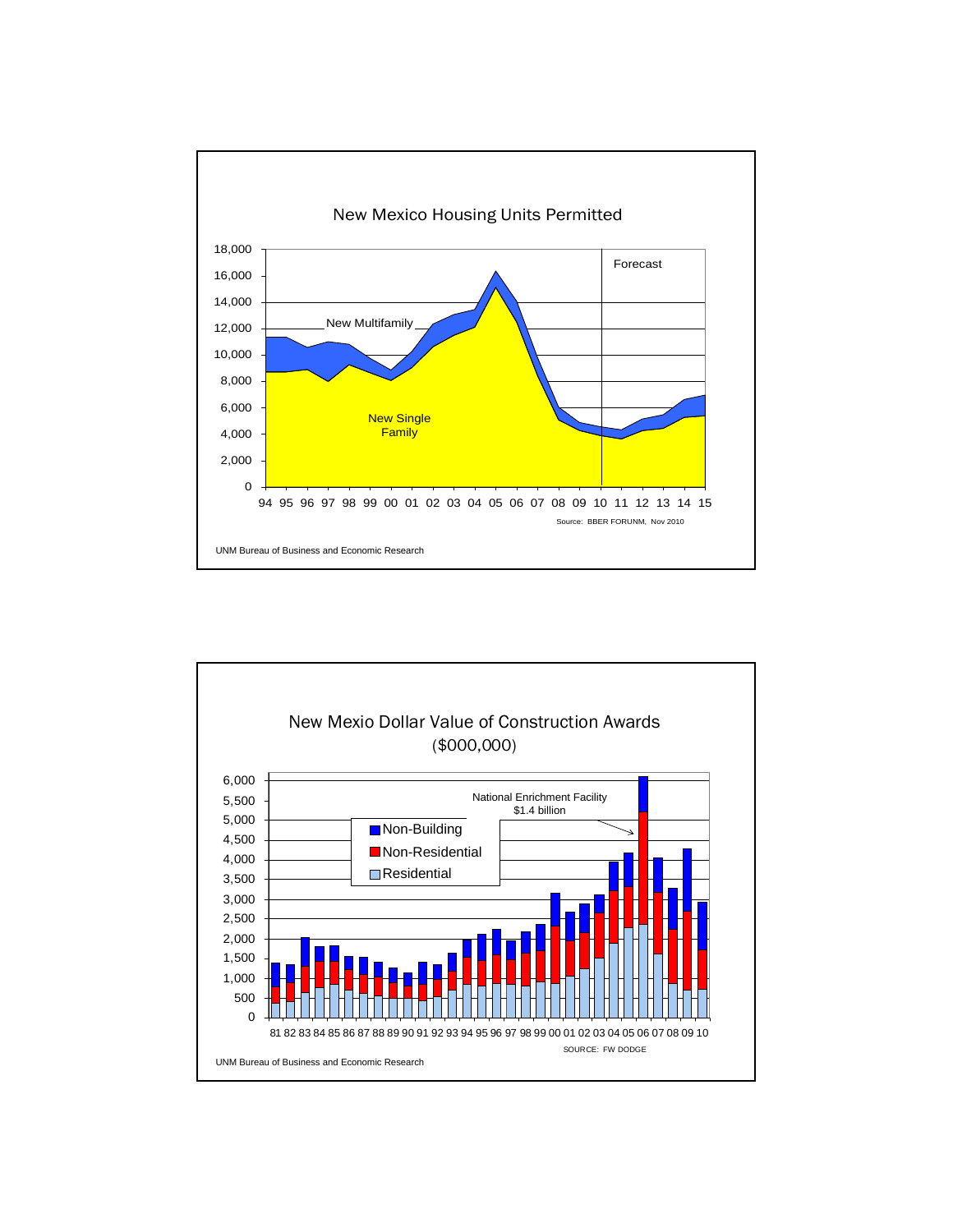

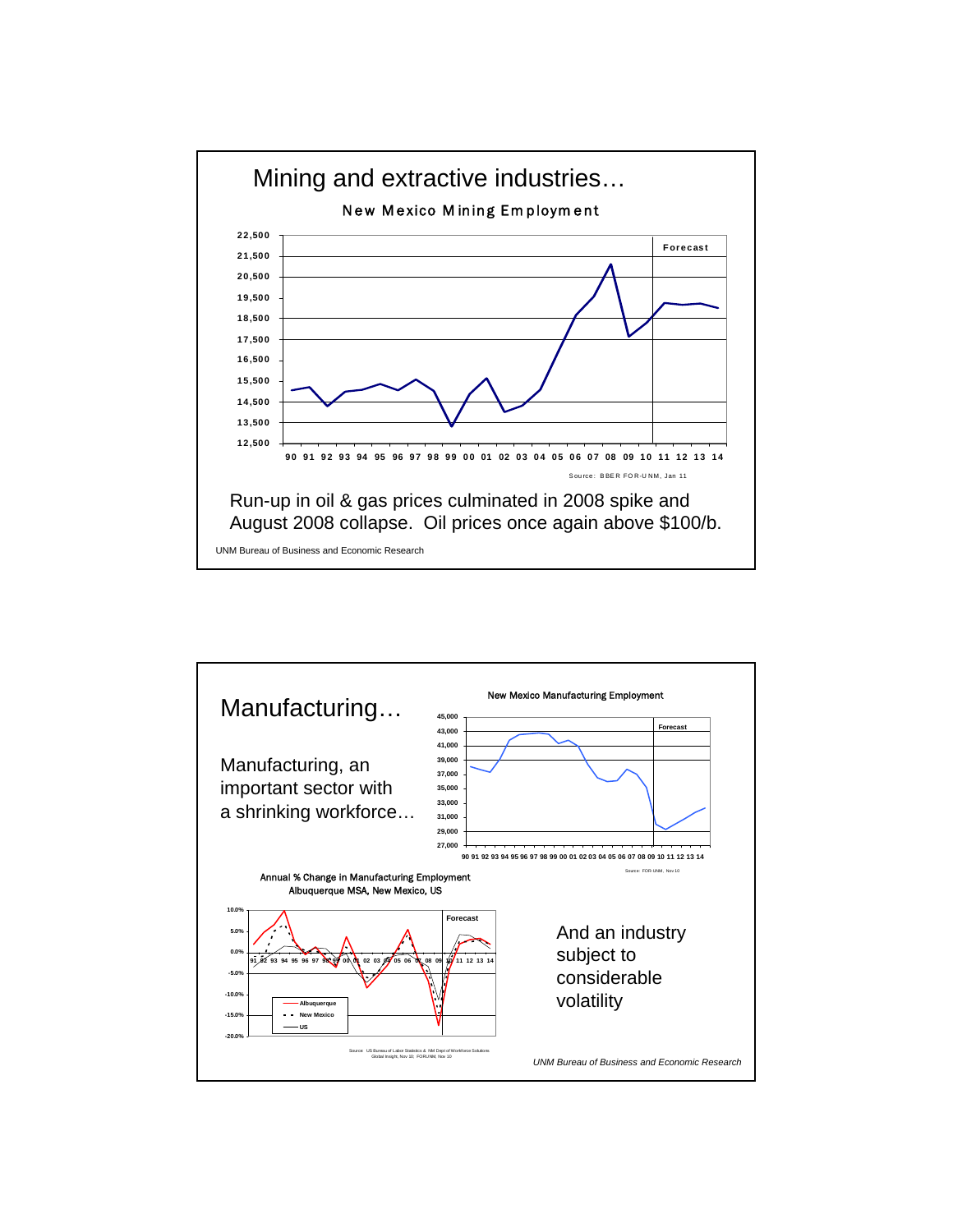

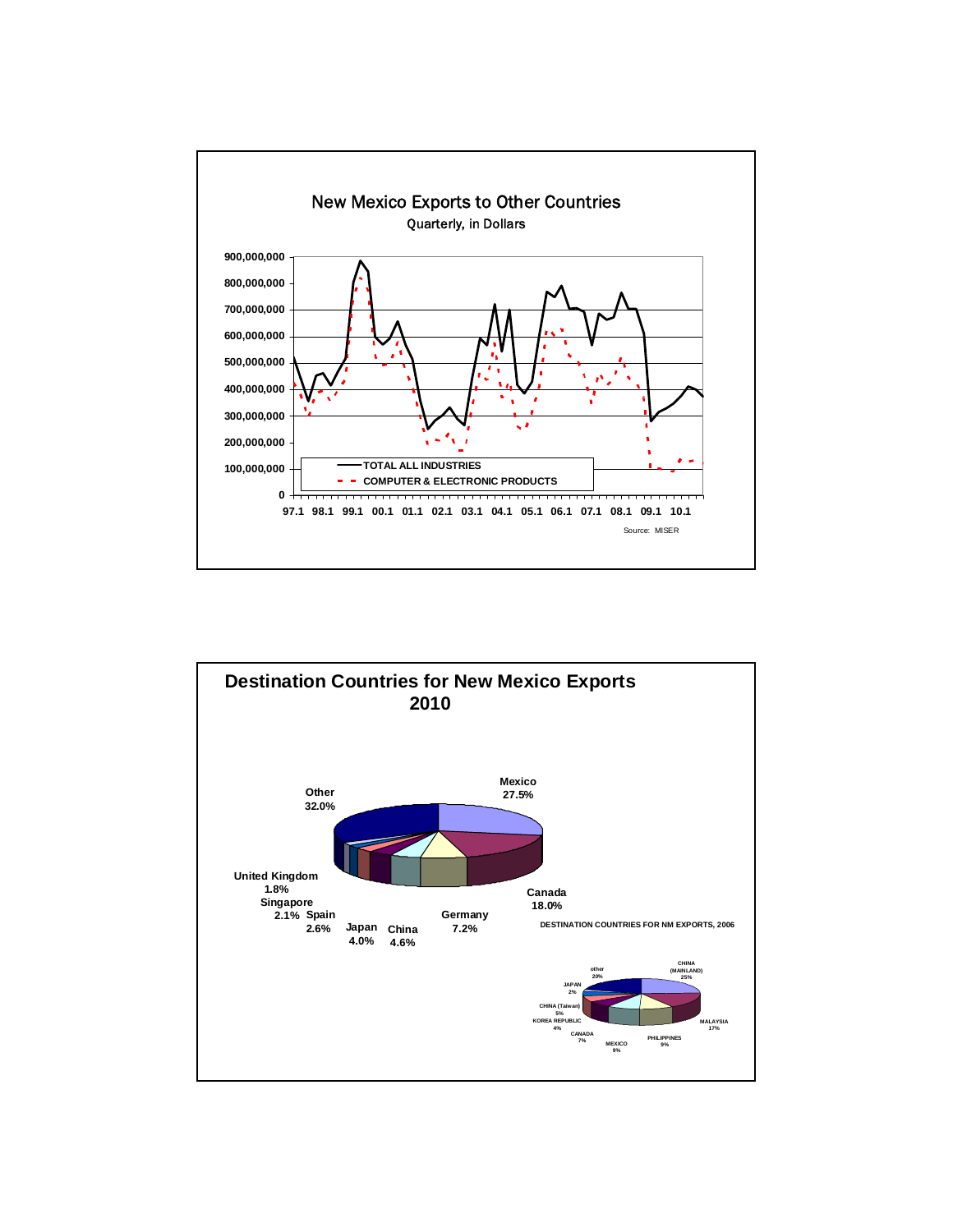

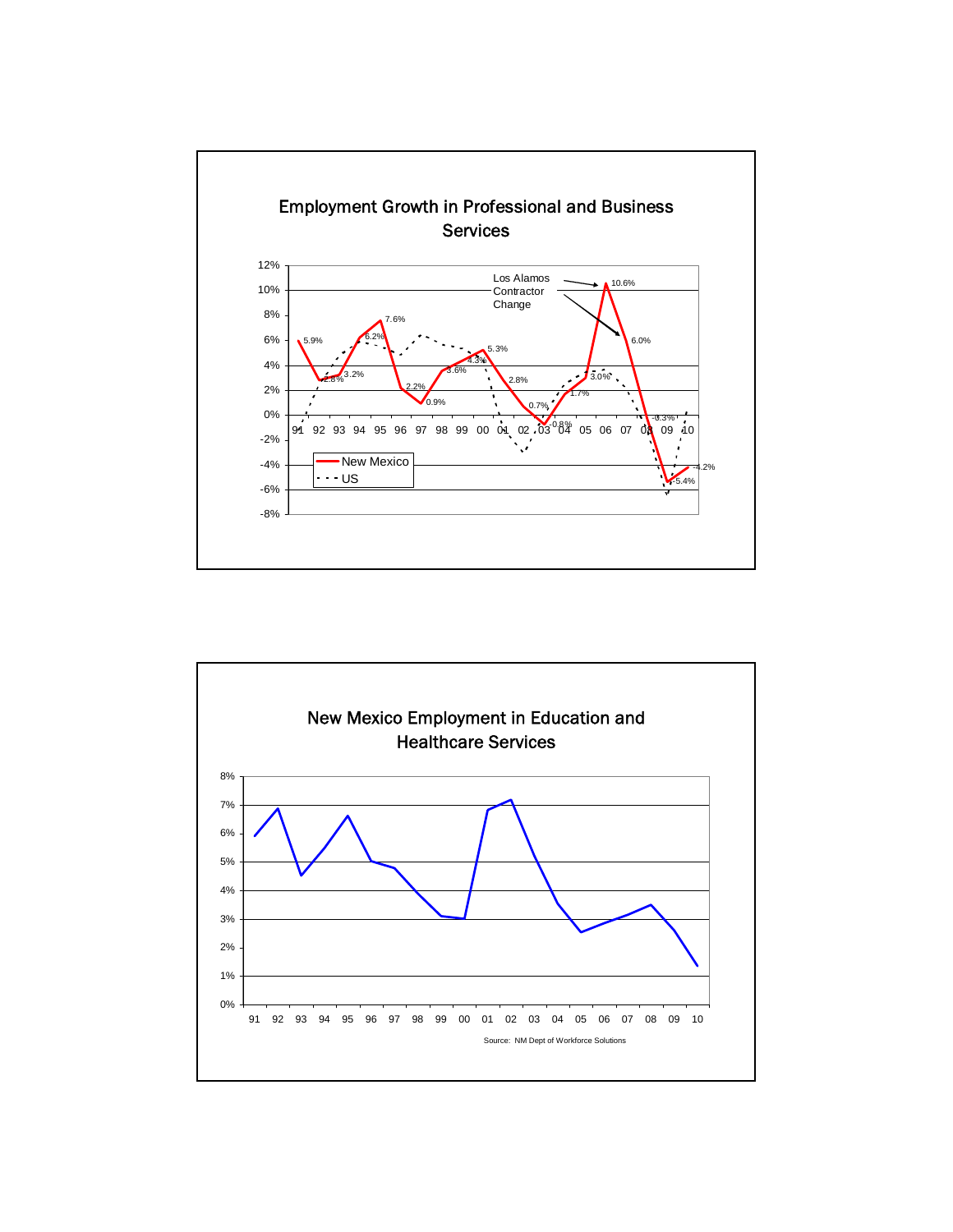

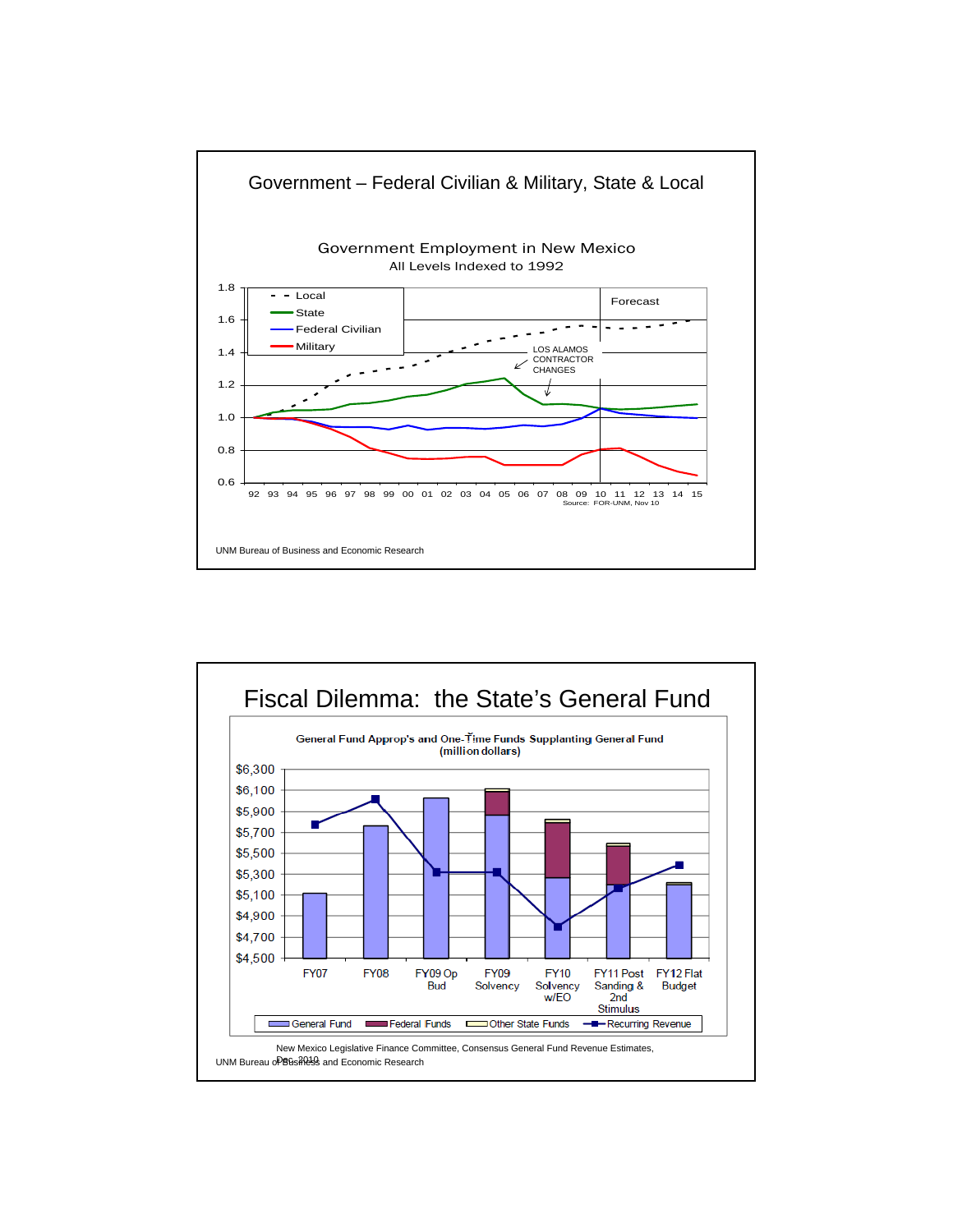